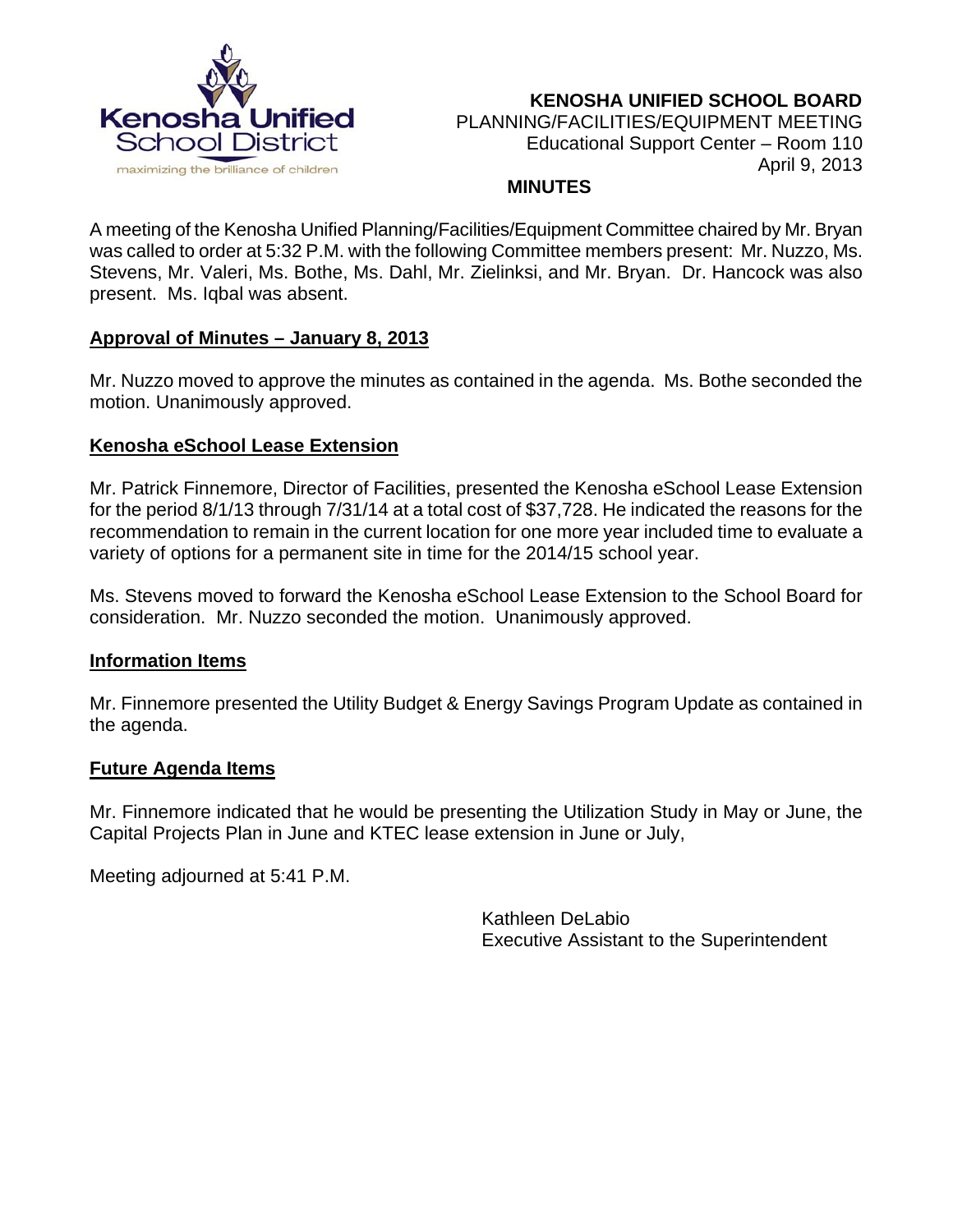

A meeting of the Kenosha Unified Audit/Budget/Finance Committee chaired by Mr. Gallo was called to order at 5:49 P.M. with the following Committee members present: Mr. Nuzzo, Mr. Bryan, Rev. Coleman, Ms. Marcich, Mr. Kent, and Mr. Gallo. Dr. Hancock was also present. Mr. Aceto was excused and Ms. Adams was absent.

### **Approval of Minutes – March 12, 2013**

Mr. Nuzzo moved to approve the minutes of the March 12, 2013, Audit/Budget/Finance Committee meeting as contained in the agenda. Mr. Kent seconded the motion. Unanimously approved.

Mr. Nuzzo moved to approve the minutes of the March 12, 2013, Joint Audit/Budget/Finance and Curriculum/Program Committee meeting as contained in the agenda. Mr. Bryan seconded the motion. Unanimously approved.

### **Information Items**

Mrs. Tina Schmitz, Chief Financial Officer, presented the Monthly Financial Statements as contained in the agenda and indicated we are on target.

# **Fiscal 2013-2014 Budget Status**

Mrs. Schmitz presented the Fiscal 2013-2014 Budget Status. She said timing of budget preparation is different this year because we are waiting to see what comes down from the state. She said Administration has built a conservative preliminary budget. There is a slight increase in state aid but no increase in per student funding. We also do not know the outcome of vouchers. Mrs. Schmitz said we have built in a decrease of 100 student FTE and noted that revenue is somewhat flat at this time. We have built in savings from employee retirement contributions and health insurance. She said we do not yet know the actual cost for health insurance and we are working to decrease overall expense. We have built in a minimal increase in other operating expenses and are working to maintain and restore the fund balance. She noted that Board policy calls for a fund balance amounting to 15% of the budget. This year we are planning to add \$3 million to the fund balance but we will still be under 8% of the operating budget. Mrs. Schmitz noted the decline in our Moody's rating over the years. In June we plan to bring prelim budget with assumption details to the Audit/Budget/Finance committee.

In response to an inquiry, Mrs. Schmitz discussed the ramifications of our Moody's rating over the years. Mr. Bryan requested a copy of Mrs. Schmitz' analysis over the last ten years. Mrs. Schmitz responded to questions regarding health insurance and said we will issue a RFP for health insurance benefits.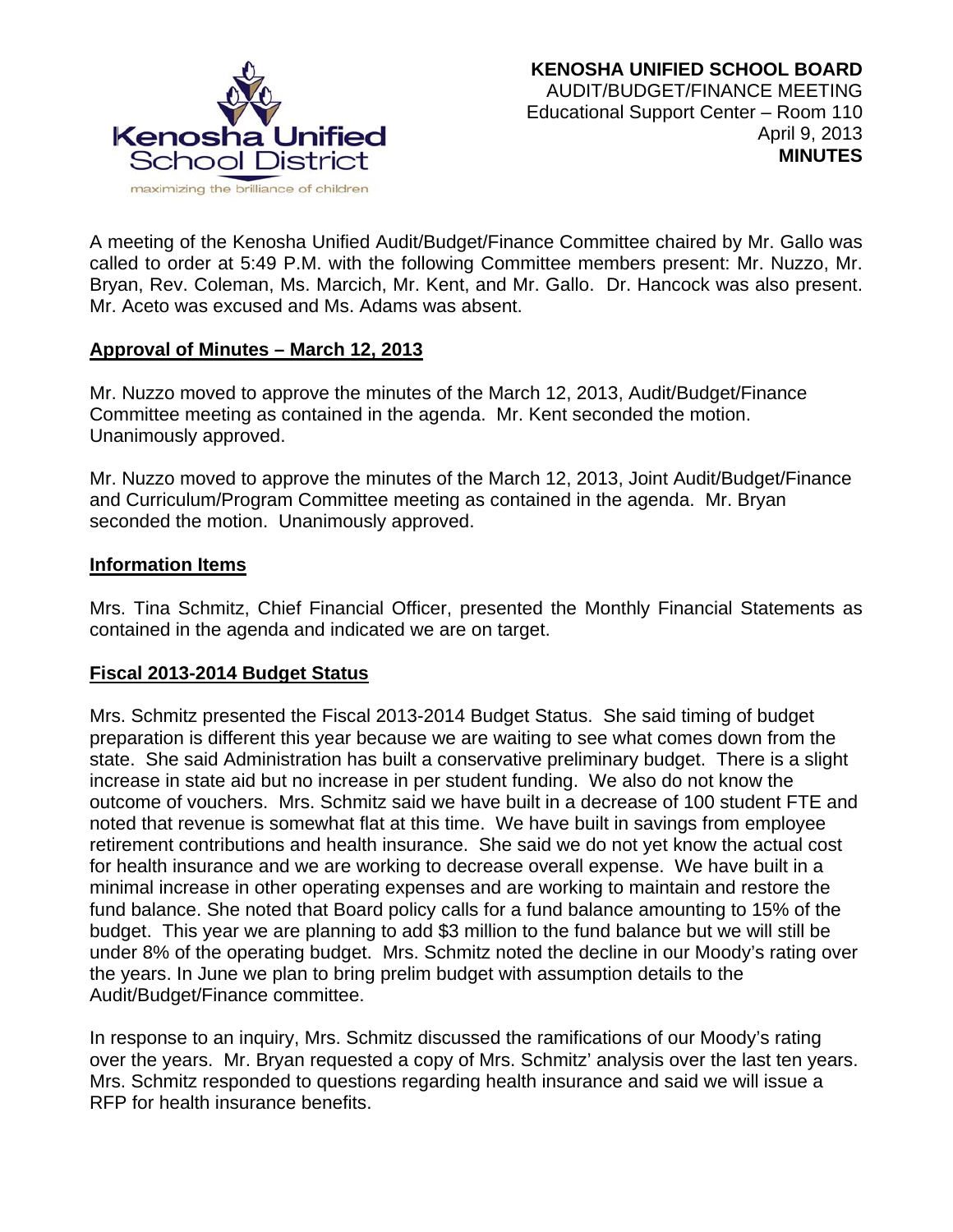Mrs. Schmitz said the 2014 budget will contain no layoffs or staff reductions and we will add staff at all three levels. She said that 99% of staffing additions are in the schools. Mrs. Glass provided an update on the health insurance RFP. She is expecting results from brokers this week and will bring info to Board. It was noted that we want to continue to recruit, attract and retain employees but to also get our health care costs under control. Mrs. Glass said an audit will be conducted of our health care plan and the benefits task force will be reconvened. Mrs. Schmitz said for 2014 she is planning to add \$1 million to fund balance.

# **Future Agenda Items**

Mr. Kent commended Mr. Gallo for his time on this committee and on the School Board and wished him well.

Meeting adjourned at 6:25 P.M.

Kathleen DeLabio Executive Assistant to the Superintendent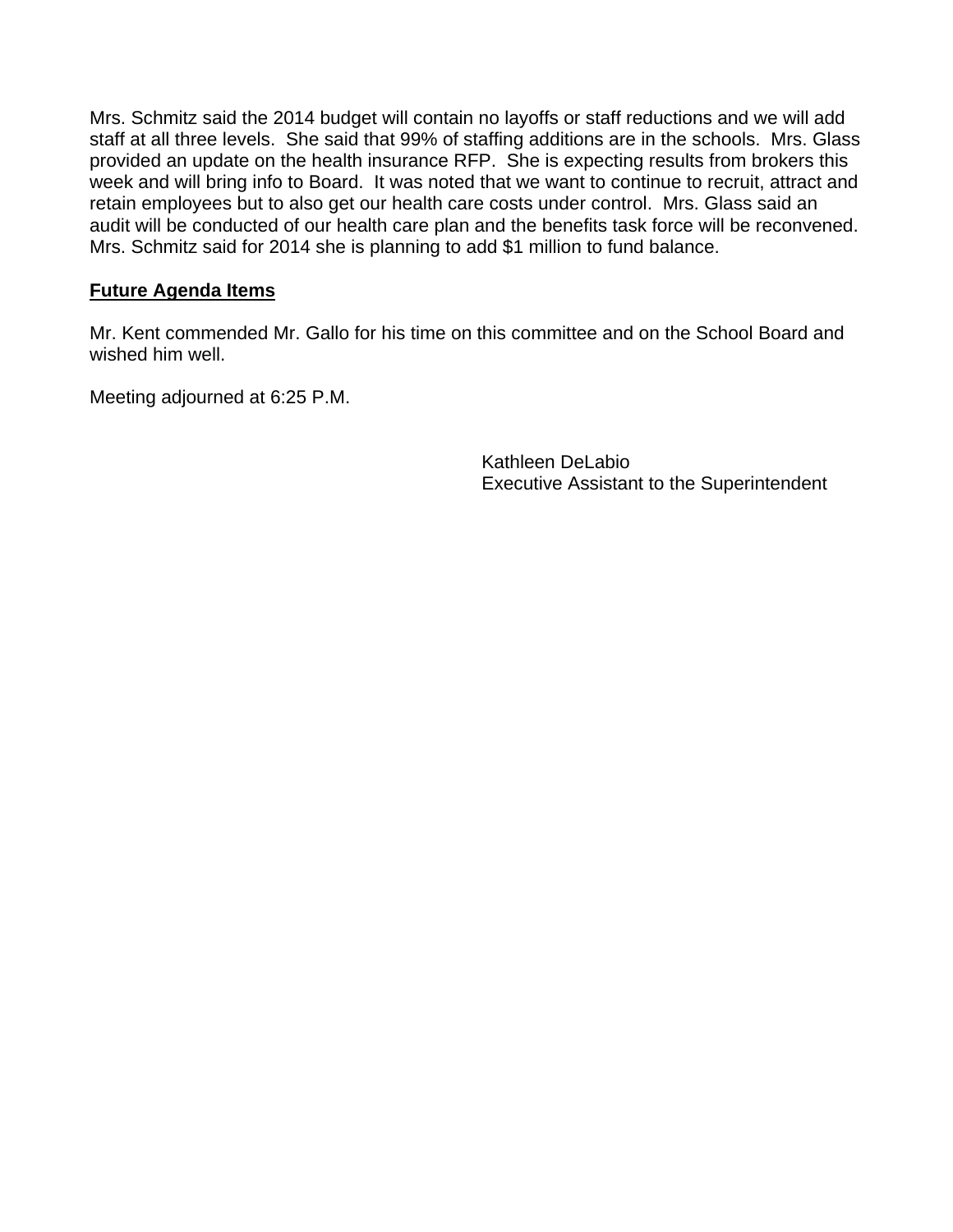

A meeting of the Kenosha Unified Curriculum/Program Committee chaired by Mrs. Taube was called to order at 6:33 P.M. with the following Committee members present: Mrs. Coleman, Mrs. Daghfal, Ms. Santoro, Ms. Stevens and Mrs. Taube. Dr. Hancock was also present. Mrs. Anderson and Ms. Galli were excused. Mrs. Reed and Mr. Simpkins were absent.

### **Approval of Minutes – March 12, 2013 Meeting**

Mrs. Coleman moved to approve the minutes as presented in the agenda. Mrs. Daghfal seconded the motion.

Ms. Stevens said she had made a request at the March 12, 2013, meeting for a full middle school honors report at the April meeting and her request should have been included in the March minutes. It was noted that Savaglio-Jarvis had responded at the March meeting that the honors report would be at the May 14, 2013, Curriculum/Program Committee meeting.

Vote on motion to approve March 12, 2013, minutes as amended. Unanimously approved.

### **Kenosha School of Technology Enhanced Curriculum Charter Contract**

Ms. Karen Davis, Assistant Superintendent of Elementary School Leadership, presented the recommendation to forward the 2013-2018 KTEC School Charter Contract to the full Board. Dr. Angela Anderson, KTEC Principal, noted that the PreK-8<sup>th</sup> grade charter school had 471 students with 26 students per class and two classes at each grade level. The current waiting list of 330 students has increased each year. Dr. Anderson discussed dissemination activities. In response to an inquiry, Ms. Davis noted the difference between family groupings vs. multi-age classes and Dr. Anderson discussed teacher collaboration and intervention. It was noted KTEC students are not in multi-age classes as it would be difficult with a lottery system.

Mrs. Coleman moved that the Curriculum/Program Standing Committee forward the KTEC School Charter Contract for 2013-2018 to the School Board for consideration. Unanimously approved.

#### **Information Items**

Dr. Sue Savaglio-Jarvis, Assistant Superintendent of Teaching and Learning, and Ms. Susan Mirsky, Coordinator of Literacy, presented the Common Core: Moving From Adoption to Implementation and Sustainability as contained in the agenda.

Mrs. Taube requested that Dr. Savaglio-Jarvis bring the standards based report card back to the Committee in May. She also inquired what constitutes attainment of honor roll as it relates to the Common Core. Mrs. Taube requested a report on professional development and Dr. Savaglio